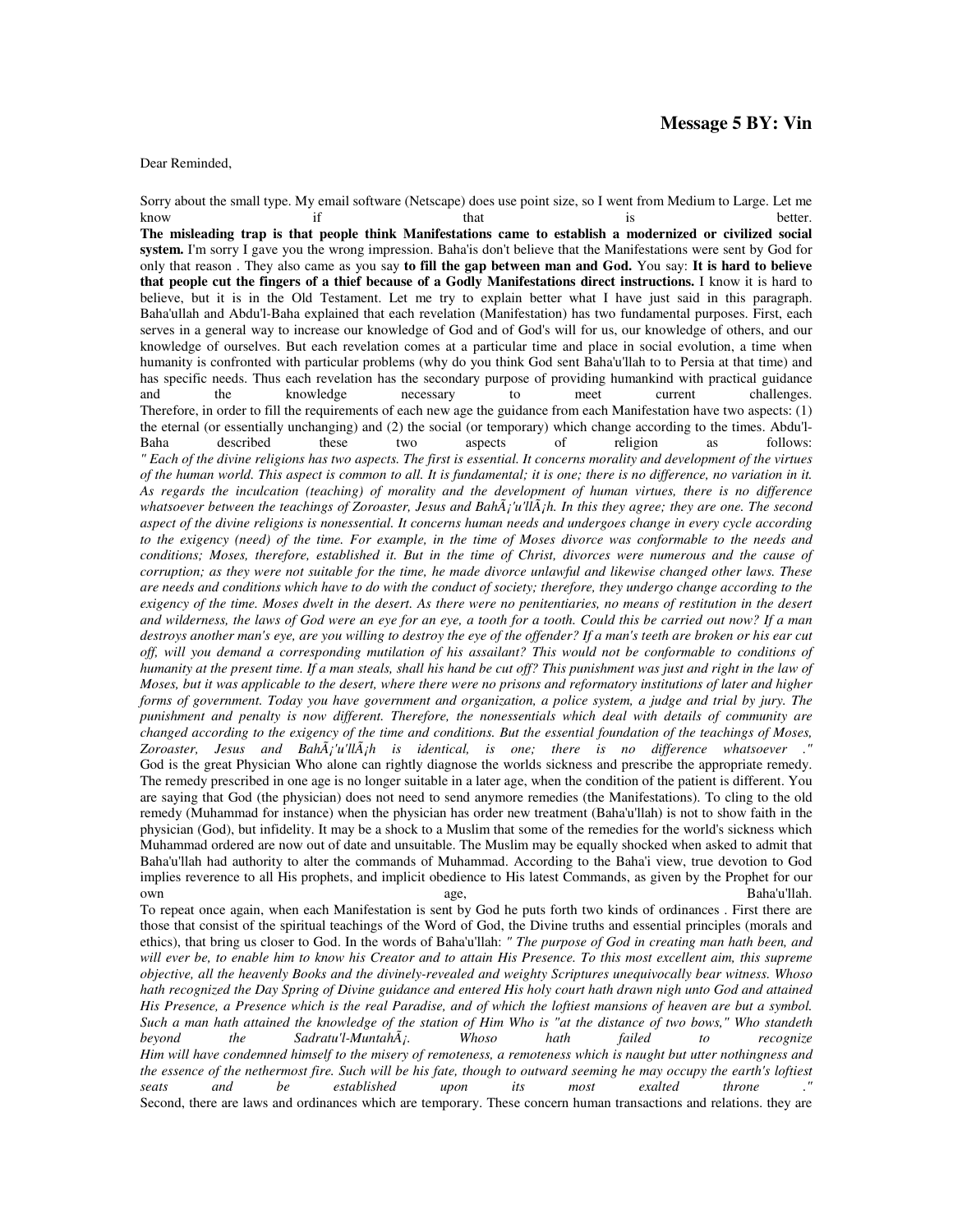subject to change according to the needs of the time and place. These laws regulate the transactions of the social body and everyday affairs of life are changeable and subject to repeal. According to Baha'i belief, the single most important social problem of our age is disunity. Unity is an expression of love, while disunity is a form of hatred. Abdu'-Baha has said that love is the fundamental teaching given by God to humanity and is a universal principle common to all religions. Thus the many social problems related to disunity derive, in the final analysis, from a lack of spirituality. Baha'is therefore regard many of the principles taught by Baha'u'ah l(e.g., the equality of men and women) both as expressions of universal spiritual truths and also as essential factors in the solution of current social problems. The following are the social teachings of Baha'u'llah: 1) The oneness of mankind, 2) Indendent investigation of the truth, 3) Elimination of religious, racial, patriotic and political prejudices 4) Equality of men and women, 5) The common foundation of all religions 6) The essential harmony of science and religion, 7) Universal compulsory education, 8) Spiritual solutions to economic problems, 9) A universal auxiliary language, 10) Universal peace upheld by a a world tederation. Again, God has sent the Manifestations 1) to teach us the true principles that govern our spiritual nature. In order to grow successfully, we must turn to revealed religion and accept the teachings of the Manifestations. The result of this growth process is that the individual is able to reflect more completely the attributes of God and draw close to him. 2) At the same time, the social teachings taught by the Manifestations, if truly applied, help create a social surrounding favorable to the spiritual growth process. On **starting a Religion,** you did mention in The Reminded Way that you were definitely not, but I must have taken, when you said, **Otherwise, I am gathering troops for my congregation or religion!** , out of context. Sorry. Because we (you and I) are capable of entering into communion (sharing of thoughts) with God and thereby becoming aware of the spirit of God, we are also capable of **inspiration.** The Baha'i writings distinguish between **inspiration** and **revelation. Revelation** is that infallible and direct perception of God's creative Word that is accessible only to the Manifestations, who transmit it to humankind. **Inspiration** is the indirect and relative perception of spiritual truth which is available to every human soul. Any human is capable of being inspired by the spirit of God. But the experience of **inspiration** is available to us because the spirit of God is shown to us through the Manifestations. In short:<br> **inspiration** depends upon **revelation** short: **inspiration** depends upon **revelation** . Baha'u'llah explained that the Divine will of God does sometimes choose ordinary people **prophets, reformers, etc..** (maybe you are in this category) and inspires them to play roles in human affairs. The prophets are still ordinary men and women whose powers of **inspiration** have been developed and used by God. **Revelation** , however, is the ability of the Manifestation alone, and it is the generating force of all human progress. Abdu'-Baha says: *" Universally, the Prophets are of two kinds. One are the independent Prophets Who are followed; the other kind are not independent and are themselves followers. The independent Prophets are the lawgivers and the founders of a new cycle. Through Their appearance the world puts on a new garment, the foundations of religion are established, and a new book is revealed. Without an intermediary They receive bounty from the Reality of the Divinity, and Their illumination is an essential illumination. They are like the sun which is luminous in itself: the light is its essential necessity; it does not receive light from any other star. These Dawning-places of the morn of Unity are the sources of bounty and the mirrors of the Essence of Reality. The other Prophets are followers and promoters, for they are branches and not independent; they receive the bounty of the independent Prophets, and they profit by the light of the Guidance of the universal Prophets. They are like the moon, which is not luminous and radiant in itself, but receives its light from the sun."*  I am sorry that this is so long, but I wanted to make sure you understood the Baha'i point of view, because it is different than what you believe. Otherwise our beliefs are the same. The main differences are that Baha'is believe **Manifestations are needed to transmit the Word of God to humankind for both spiritual and social growth.** And **that our knowledge of the Manifestation is, in fact, the closest we can come to the knowledge of God.** In Baha'u'llah's word *Know thou of a certainty that the Unseen can in no wise incarnate His Essence and reveal it unto men. He is, and hath ever been, immensely exalted beyond all that can either be recounted or perceived. From His retreat of glory His voice is ever proclaiming: "Verily, I am God; there is none other God besides Me, the All-Knowing, the All-Wise. I have manifested Myself unto men, and have sent down Him Who is the Day Spring of the signs of My Revelation. Through Him I have caused all creation to testify that there is none other God except Him, the Incomparable, the All-Informed, the All-Wise." He Who is everlastingly hidden from the eyes of men can never be known except through His Manifestation, and His Manifestation can adduce no greater proof of the truth of His Mission than the proof of His own Person."*  You say **: Those who believe in God will be all God centered. However, people will need to be pruned from time to time.** That is true and it is what Baha'is belivee we are doing right now. The coming of the Manifestation is like the coming of the Spring. It is a day of Resurrection in which the spiritually dead are raised to new life, in which the Reality of the Divine Religions is renewed and reestablished. But, in the world of nature, the spring brings about not only the growth and awakening of new life but also the destruction and removal of the old and decayed life. The same sun that makes the flowers sprout and the trees to bud, cause also the decay and disintegration of what is dead and useless, it loosens the ice and melts the snow, and sets free the flood and the storm that cleanse and purify the earth. It is the same in the spiritual world. The spiritual sunshine causes similar change. Thus the Day of Resurrection is also the Day of Judgement, in which corruptions and imitations of the truth and outworn ideas and customs are discarded and destroyed, and in which the ice and snow of prejudice and superstition, which accumulated during the season of winter,